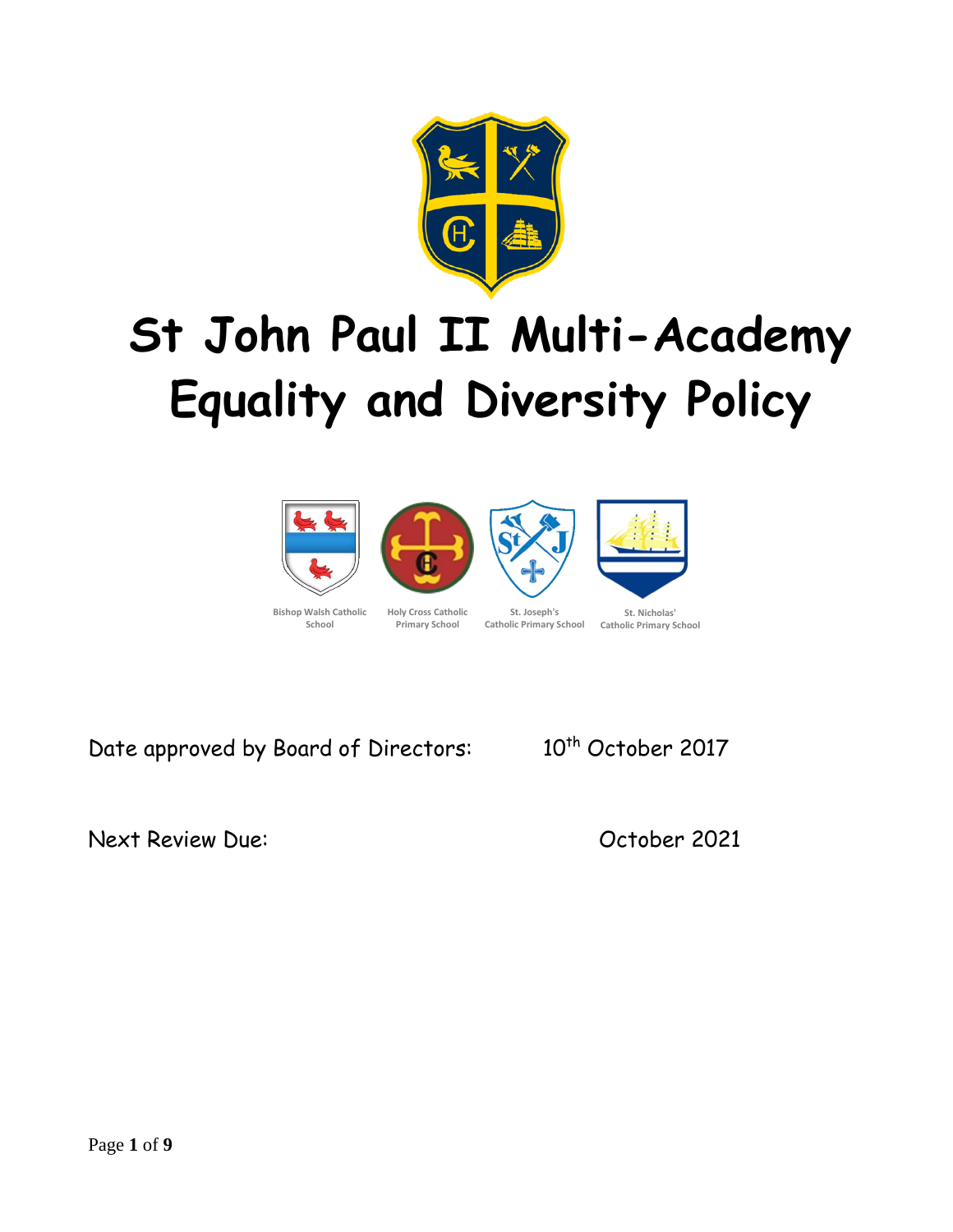#### **St. John Paul II Multi-Academy Registered in England and Wales: No. 08706247 Registered Office: Bishop Walsh Catholic School, Wylde Green Road, Sutton Coldfield, Birmingham B76 1QT Web: johnpaulii.org**

#### **EQUALITY AND DIVERSITY POLICY**

#### **Vision statement for Equality and Diversity**

The second Vatican Council clearly reiterated what is now fundamental to Catholic belief and teaching—namely the equality between all human beings.

*"All human beings are endowed with a rational soul, and are created in God's image: they have the same nature and origin and, being redeemed by Christ, they enjoy the same divine calling and destiny …….. Forms of social or cultural discrimination in basic personal rights on the grounds of sex, race, colour, social conditions, language or religion, must be curbed or eradicated as incompatible with God's design".*

#### *(Guadium et Spec 29)*

At all schools within the STJPIIMA we believe that every child and young person (irrespective of age, gender, ethnicity or disability) should have an equal right to be included as a valued, respected and equal member of the learning community along with all other children and young people of the same age.

We at the STJPIIMA are aware of the need to establish a written policy and code of practice for Equal opportunities. Our schools cater for pupils of all races, both sexes with special educational needs for all ages 3—18. It believes in equality of opportunity for all its staff and pupils.

#### **The aims of STJPIIMA**

Underpinning the aims of our schools has to be a desire to value equally all our pupils. Each of our children, and each family he/she comes from, should feel confident that, at all our schools, the individual matters. Our schools are the richer for the varied backgrounds our pupils come from and the differing neighbourhoods. We are committed to valuing these backgrounds and building in our pupils a sense of self-worth. Our Equal Opportunities guidance aims to illustrate to our pupils, parents and communities that the home culture, the gender, and the special educational needs of the children in our schools are of paramount importance. From this starting point we hope to develop, across the curriculum and into the way of life of our Catholic schools, a desire to respect human dignity at all levels and a compassionate understanding of the cultural diversity of our world and the changing roles of men and women.

St John Paul II Multi-Academy Company is committed to promoting equality, diversity and inclusion, and eliminating discrimination against all job applicants, staff, parents, learners and members of the community served by us. Our aim is that everyone is treated fairly, openly, honestly, and with dignity, and to respect and value differences irrespective and regardless of:

- (1) sex (including marital status, gender reassignment, pregnancy, maternity and paternity);
- (2) sexual orientation (including marriage or civil partnership status);
- (3) race or racial group (including colour, nationality and ethnic or national origins);
- (4) religion or belief;
- (5) age;

Page **2** of **9**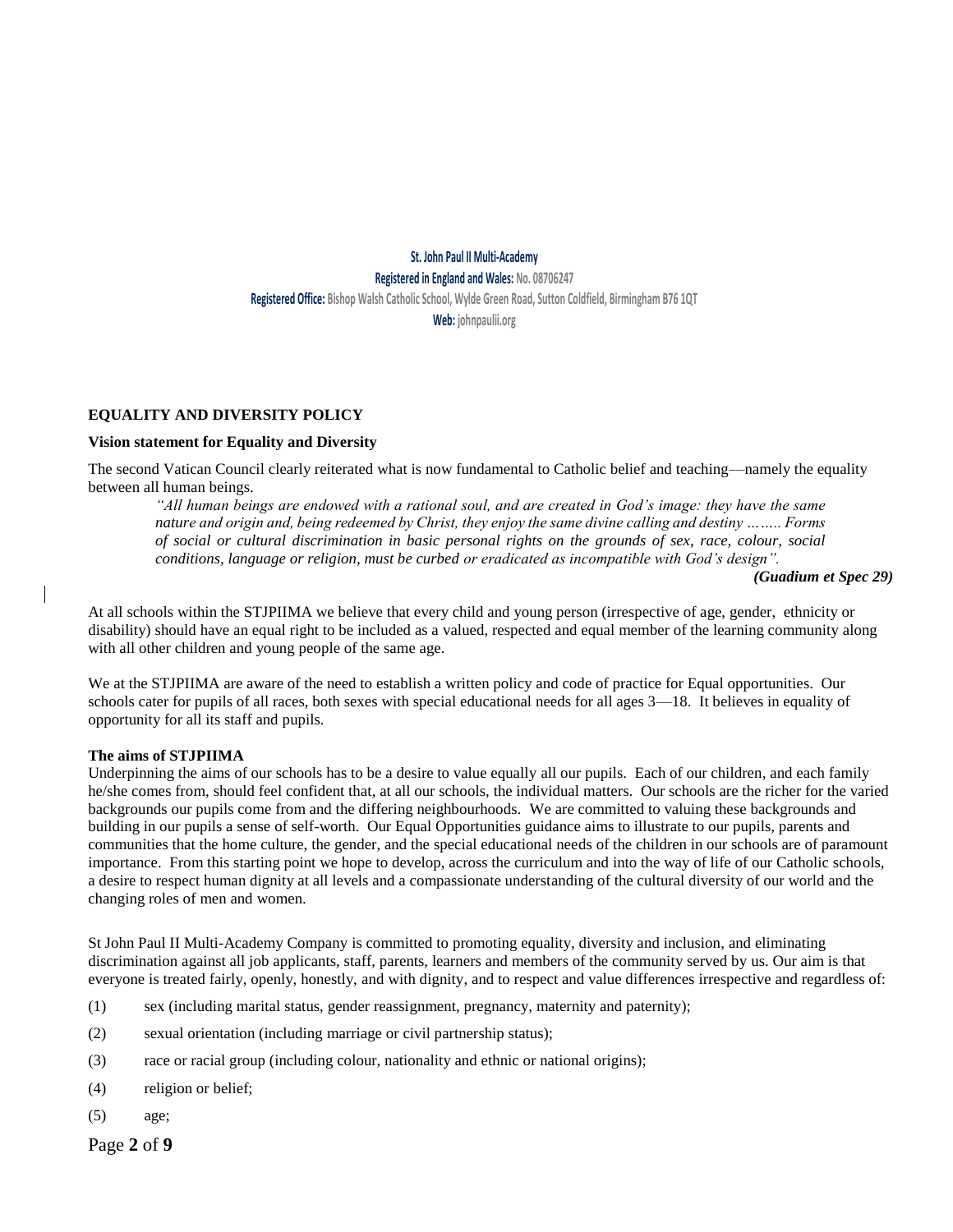- (6) caring responsibility; or
- (7) disability.

#### **General Statement of Policy**

We believe that our policy and practice are a means of maximising the effective use of human resources, in the best interests of all our stakeholders.

All members of staff employed by us, all applicants for employment, and learners in the Multi-Academy, will be given equal opportunity irrespective of their sex, sexual orientation, religion/belief, race, age, disability or marital status in all aspects of employment and learning e.g. in their access to posts and in the terms of benefits on which employment is normally available in this organisation. We are committed not only to the letter of the law, but also to the promotion of equality of opportunity in all fields.

The operation of recruitment, training and promotion policies to all individuals will be on the basis of job requirements, and the individuals' ability and fitness for work/training.

Staff employed by this organisation, Parents and learners shall be made aware of the provisions of this policy. This may be done, for example, by means of advertisements, job descriptions application forms, posters, training courses and handbooks for appropriate managerial and supervisory staff.

Our commitment to equality covers all aspects of school work including:

- Progress, attainment and assessment
- Behaviour, discipline and exclusions
- Personal development and pastoral care for our pupils
- All aspects of teaching and learning in the wider curriculum
- Admissions and attendance
- Staff recruitment and professional development
- Partnership with parents and communities.

#### **Definition of Discrimination & Legislation**

In this policy 'discrimination' means discrimination where a person is treated less favourably on grounds of disability, sex or marital status, as defined in the Sex Discrimination Act 1975, or on grounds of race, creed, colour or age as defined in the appropriate Acts (see below).

We will take all reasonable steps to ensure that we and our staff and associates do not unlawfully discriminate under the **Single Equality Bill (October 2010)** and the **following Acts preceding this:**

- (1) the Equal Pay Act 1970;
- (2) the Sex Discrimination Act 1975; (c) the Race Relations Act 1976;
- (3) the Disability Discrimination Act 1995;
- (4) the Employment Rights Act 1996;
- (5) the Human Rights Act 1998;
- (6) the Part-Time Workers (Prevention of Less Favorable Treatment) Regulations 2000;
- (7) the Fixed-Term Employees (Prevention of Less Favorable Treatment) Regulations 2000;
- (8) the Employment Equality (Sexual Orientation) Regulations 2003;
- (9) the Employment Equality (Religion or Belief Act) Regulations 2003;
- (10) the Work and Families Act 2006;
- (11) the Employment Equality (Age) Regulations 2006; and
- (12) any other relevant legislation in force from time to time relating to discrimination in employment and the provision of goods, facilities or services.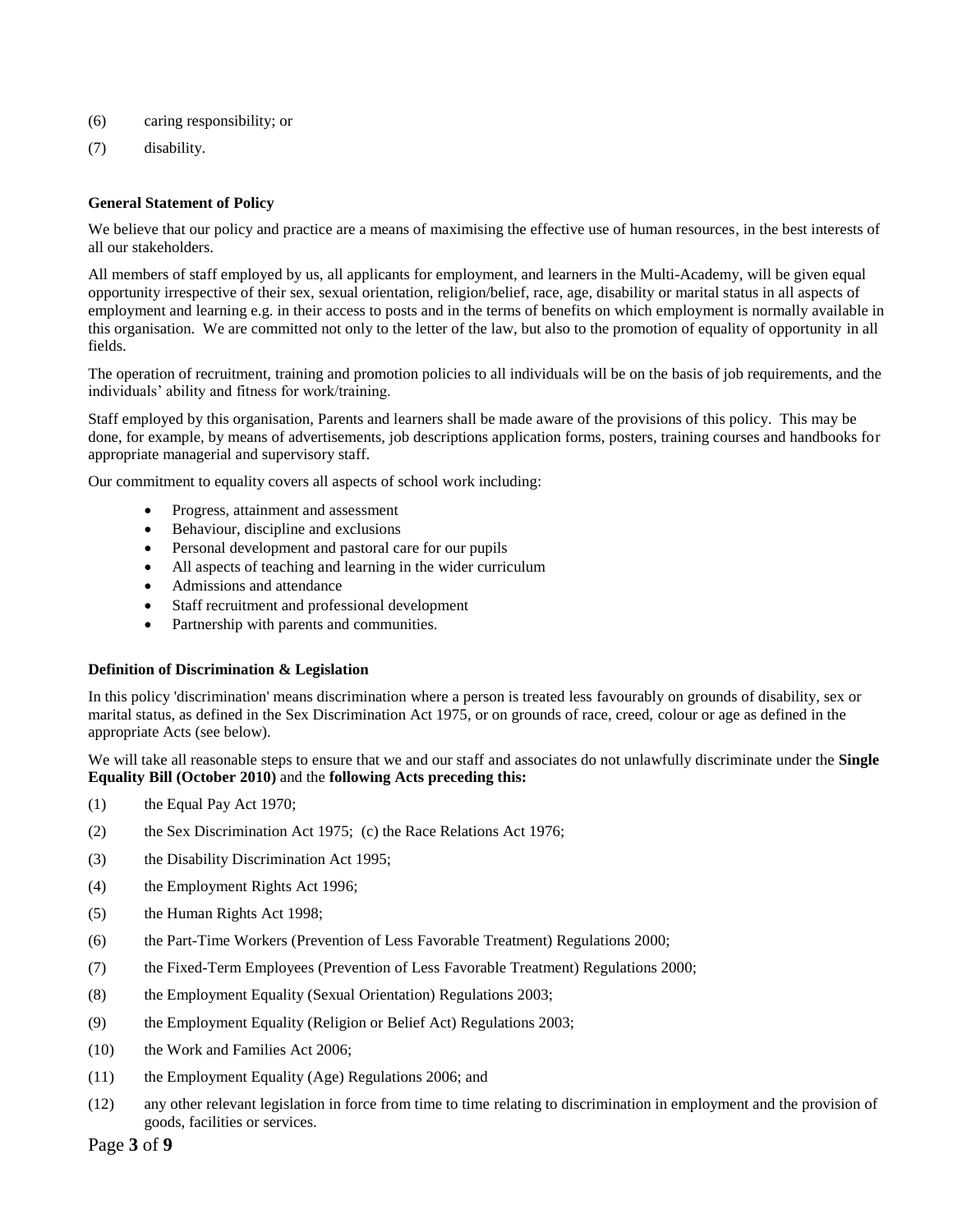#### **Nominated Person**

The Strategic Business Manager will be nominated as the person responsible for monitoring the effectiveness of the equality and diversity policy, with overall responsibility for its implementation and supervision remaining with the Board of Directors.

All aspects of HR policies and procedures shall be kept under review to ensure that they do not operate against equal opportunities and analysis made of the protected characteristics of employees in relation to their employment with this organisation.

Where it appears that any employees/applicants/learners are not being offered equal opportunities, the circumstances will be investigated by management to see if there are any policies or criteria which exclude or discourage employees and, if so, whether these policies and criteria are justifiable. Appropriate action will be taken, where necessary, to redress the effects of any policy or criteria which may be found to have unjustifiably limited the provision of equal opportunities.

#### **Our commitment**

- To create an environment in which individual differences and the contributions of all our staff and learners are recognised and valued.
- Every employee and learner is entitled to a working environment that promotes dignity and respect to all. No form of intimidation, bullying or harassment will be tolerated.
- Training, development and progression opportunities are available to all.
- Equality in the workplace is good management practice and makes sound business sense.
- We will undertake planned reviews all our employment practices and procedures to ensure fairness.
- Breaches of our equality policy will be regarded as misconduct and could lead to disciplinary proceedings.
- This policy is fully supported and agreed by senior management, employees, Directors and Trustees of the MAC
- The policy will be reviewed bi-annually against evaluations, feedback and changes to legislation.
- To raise awareness of policies and procedures to ensure that our services are accessible for a diverse range of parents and learners
- To promote the principles of equality and diversity with parents and learners / partners/ subcontractors and recruitment agencies.

We believe that by putting equality and diversity policies into action we have the benefit not only of compliance with the law, but also enjoy a number of other advantages including:

- Making full use of the talents of all members of the workforce and our candidates. This helps to ensure the best return on what is often a costly investment in recruitment and training.
- An improvement in staff motivation and performance which, in turn, can reduce turnover levels.
- A broadening of the "talent base" which develops people's abilities faster and further and opens up the potential for new and flexible approaches.
- Better two-way communications.
- An improvement in the external view of the organisation, so that talented people outside will want to join it and more candidates will be attracted to it.
- The implementation of equality and diversity policies stimulates a healthy and more productive atmosphere and creates a better quality of working life.

#### **Recruitment and Promotion**

The Act provides that for schools with a religious character it will not be unlawful discrimination to do certain things permitted by the School Standards and Framework Act 1998 ("the SSFA").

This means that for Catholic schools, in common with other voluntary aided schools, preference may be given in connection with the appointment, remuneration or promotion of teachers and other key posts, to those whose religious beliefs or religious practice is in accordance with the tenets of the school's religion or religious denomination or who give or are willing to give religious education in accordance with the tenets of the faith.

Conduct that is incompatible with the precepts of the Church, or which fails to uphold its tenets, may be taken into consideration in determining whether the teacher's employment should be terminated.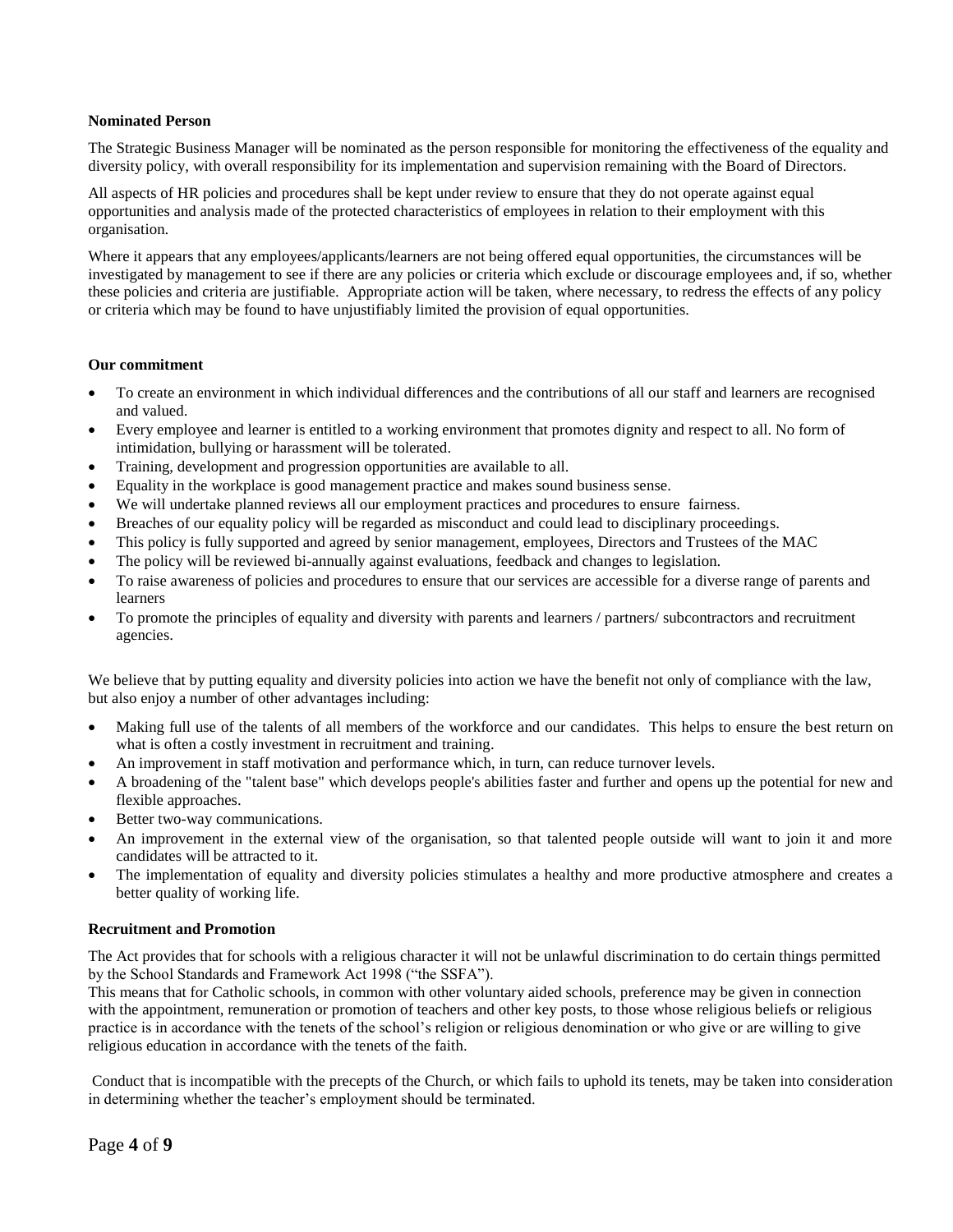Applicants for posts/training shall be given as much clear and accurate information about opportunities through advertisements, open days, inductions, job descriptions and interviews in order to enable them to assess their own suitability for the opportunity they are applying for. Information about opportunities shall also be placed and prominently displayed where it may reach individuals of all groups.

Recruitment literature shall not imply that there is a preference for one group of applicants unless there is a genuine occupational requirement. However, in accordance with Sections 47 and 48 of the Sex Discrimination Act 1975, we may encourage persons of one sex only to apply for vacancies where, during the previous 12 months, the number of persons of that sex employed on particular work is small in comparison with the number of persons of the opposite sex employed on that work by us. However, after encouraging such applications each candidate must be considered on his/her merits and suitability for the post and their membership of an under-represented group shall not influence the appointment.

Advertisements and recruitment drives shall be aimed at as wide a group of suitably qualified and experienced people as possible.

All applicants shall be informed that we encourage equality and diversity. Such information could be conveyed in advertisements, job descriptions or application forms.

All person specifications for posts shall include only requirements that are necessary and justifiable for the effective performance of the job, as requirements that are convenient rather than necessary, may be discriminatory.

All interviews shall be thorough, conducted on an objective basis and shall deal only the applicant's suitability for the job and ability to fulfil the job requirements. Where it is necessary to assess whether personal circumstances will affect performance of the job (for example, where it involves unsociable hours or extensive travel), this should be discussed objectively without detailed questions based on assumptions about marital status, children and domestic obligation.

All staff shall be encouraged to discuss their career prospects and their continued training needs and aspirations with their manager.

Vacancies shall be given as wide an internal circulation as possible to staff who are likely to possess appropriate qualifications or have relevant experience.

We will not discriminate on the basis of sex, sexual orientation, race,marital status, age, religion or disability in the allocation of duties or shifts between staff employed in any grade or grades with comparable job descriptions, except where night work restrictions apply, in which case exemptions may be considered.

Where appropriate and/or necessary, we will endeavor to provide appropriately for the specific needs of employees, parents and learners which arise from their ethnic or cultural background; gender, responsibilities as carers, disability, religion or belief or sexual orientation.

All new employees will be issued with a Code of Conduct with details of employment related issues.

#### **Staff training and development**

It is our Policy that we will not discriminate in the provision of training and development courses.

Appropriate training shall be provided to enable staff or perform their jobs effectively. Such training will make provisions where necessary for individuals returning work following a break for domestic reasons.

Age limits for entry to training schemes should not be unnecessarily restrictive to exclude certain groups.

#### **Parents and Learners**

SJPIIMAC is an Equal Opportunities Employer. Our parents and learners are entitled to equal treatment irrespective of gender, race, disability, sexual orientation and civil partnership, religion or belief and age, taking into account the diversity of the community that we serve. We feel it is our responsibility to ensure that our parents promote equality and diversity codes of practice to our learners within the Academy. We will promote awareness are able to offer help and awareness on request.

The MAC is committed to meeting the diverse needs of parents and learners. We will take steps to identify the needs of parents and learners in our community and develop policies and procedures setting out how we will meet parents and learners' needs.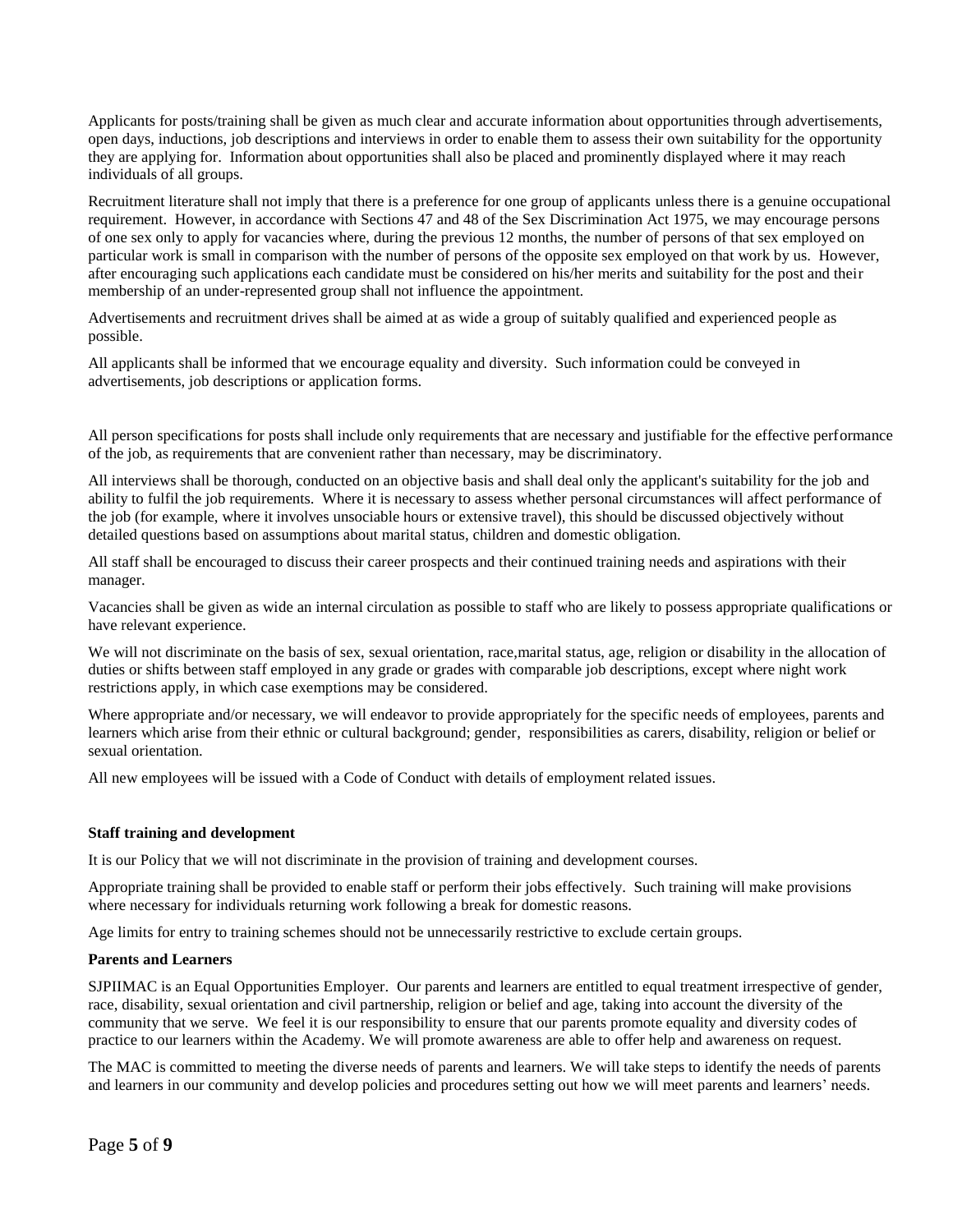#### **Possible Pre-conceptions**

In the application of this policy, it is essential that management guard against discrimination on the basis of possible assumptions that individuals, because of their sex, sexual orientation race, disability, religion, age or marital status, possess characteristics which would make them unsuitable for employment or receiving training. Examples of such assumptions might be:

- Lack of commitment to work.
- Have outside commitments which would interfere with work or training.
- Possess poor mental/physical ability.
- Produce an anticipated unfavorable reaction of other staff and members of the public.
- Be unsuitable for the job/training because of a feeling that certain types of work are only suitable for a member of the opposite sex or of single status.
- Be unable to supervise.
- Possess limited career intentions.
- Be unwilling to undertake training.
- Have poor standards of behavior/conduct.
- Have limitations imposed by so-called traditional female interests and experience.

We emphasise that discrimination as a consequence of any such pre-conceptions is unacceptable.

Any restrictions which are applied by management and which affect certain groups of staff more than others, may effectively result in indirect discrimination, and should be reviewed to determine whether they are necessary rather than convenient and removed if this is not so.

#### **Community Partnerships**

SJPIIMA will seek to develop community partnerships within the areas that we serve. Through working within the community we aim to ensure that we reach as wide an audience as possible.

#### **Disciplinary Procedure**

Any member of staff who does not abide by this policy will be subject to action under the disciplinary procedure. The Directors will fully investigate any reported incidents of discrimination by anyone with whom we work including learners and parents.

#### **Grievances and Victimisation**

Particular care will be taken to deal effectively with any complaints of discrimination, sexual harassment and victimisation. Any such complaints will be dealt with through the Grievance Policy.

#### **Recording and Reporting Racist Incidents**

To meet the General Duty and to comply with the EHRC code of practice, the school will recognise record and respond to every racist incident. A racist incident is legally defined as any incident deemed racist by anyone involved in or witness to it*.*

#### **1. ROLES AND RESPONSIBILITIES**

The responsibility for ensuring that the policy complies with the Public Sector Equality Duty legislation and is implemented rests with the Academy Committee and the Principal at each school who also are the people to take appropriate action in cases of discrimination. They may seek advice and support from the Archdiocese of Birmingham/ LA as and when necessary. They also have the responsibility for keeping themselves and the school staff briefed on Equalities legislation.

Each school has nominated members of their SLT to have specific responsibility for equality:

All staff have the responsibility to promote equality and good relations between the pupils they teach.

Within the framework of the LA staff have the responsibility for the recording of any discriminatory incidents which may arise in school. There is a nominated member of senior staff [Principal] with responsibility for handling any incidents which may arise.

Parents are made aware of the school's/settings commitment to equality at the time of admission to the school. All opportunities are taken to remind them of our commitment throughout the time their children attend the school.

Page **6** of **9 Implementation**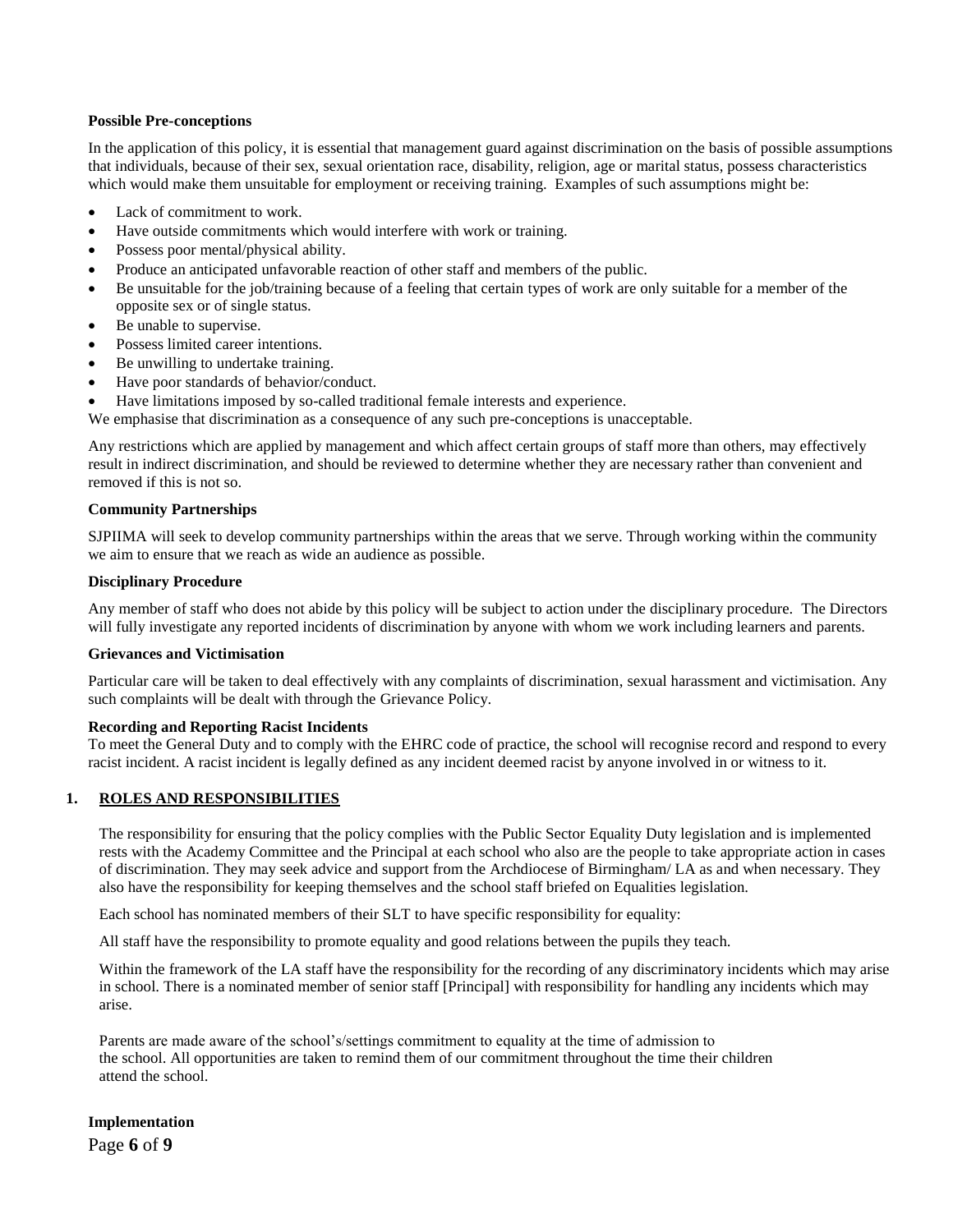#### **1. The Academy Committee at each school are responsible for:**

- Ensuring the school/settings complies with the Public Sector Equality Duty
- Making sure the Equality policy and procedures are followed
- Reporting regularly to the LA on the number and nature of recorded incidents
- Taking appropriate action in cases of racial harassment or racial discrimination

#### **2. The Principals are responsible for:**

- Ensuring the Equality Policy is accessible and available and that Directors, governors, staff, pupils, parents and carers know about it
- Making sure the Equality policy and procedures are followed
- Providing the BOD, governors and staff with regular updates on the Equality policy and its implementation and providing training on the policy as necessary.
- Clarifying staff responsibilities and providing training and support for them to be able to carry out their responsibilities.
- Taking appropriate action in cases of harassment or discrimination.

#### **3. All staff are responsible for:**

- Dealing appropriately with discriminatory incidents
- Being able to identify and challenge racial and cultural stereotyping and bias
- Promoting equal opportunities and good race relations
- Avoiding and eliminating discrimination against anyone on the grounds of race, colour, language, religion, gender, sexual orientation, disability, cultural background, nationality or ethnic backgrounds (including Travellers, refugees and asylum seekers)
- Keeping up to date with equal opportunities and discrimination legislation and guidance; undertaking training and other learning opportunities
- Supporting pupils in their class for whom English is an additional language
- Incorporating principles of equality and diversity into all aspects of their work
- **4**. **Parents/carers** are responsible for knowing and following the school's Equality Guidance. They are expected to support the school in implementing the policy.

### **RACE EQUALITY POLICY REVIEW/HEALTH CHECK**

This guidance reflects the school's general and specific duties, as detailed in:

Race Relations (Amendment) Act 2000;

Code of Practice on the Duty to Promote Race Equality 2001, issued by the Commission for Racial Equality (CRE); Preparing Race Equality Guidance for Schools (CRE 2002). The Equality Act (2010)

The following publications were helpful:

CRE's handbook 'Learning for All: Standards for Racial Equality in Schools' (2000); The Runnymede Trust 'The Future of Multi-Ethnic Britain: The Parekh Report' (2000); The Macpherson Report (1999) on the Stephen Lawrence inquiry.

#### **Aims and objectives**

Our Schools will:

strive to eliminate all forms of racism and racial discrimination; promote equality of opportunity; promote good relations between people of different racial and ethnic groups.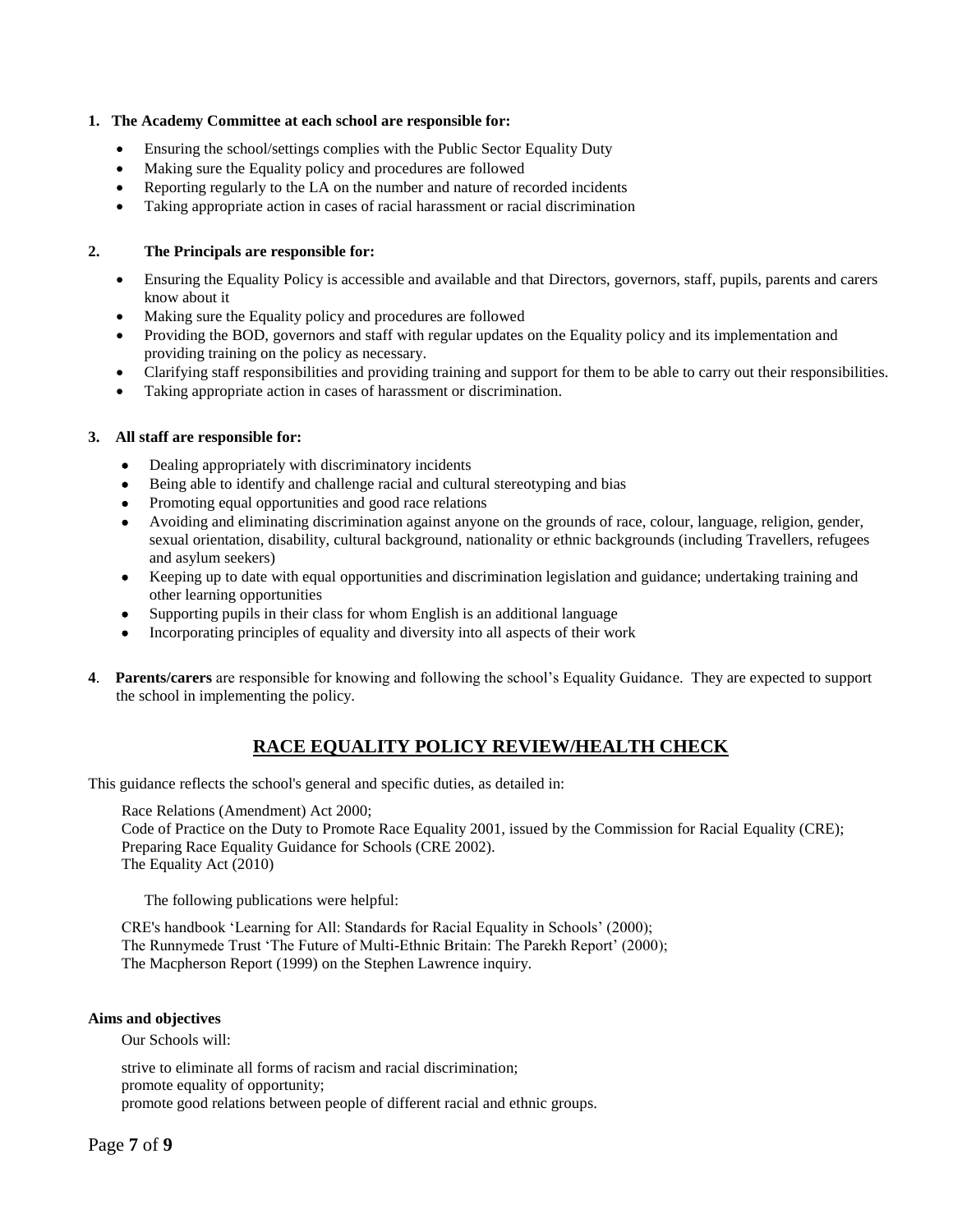We are required to:

prepare written guidance on racial equality;

monitor and assess the impact of all our policies/guidance, including this one, on pupils, staff and parents/ carers of different racial groups, paying particular attention to the impact of these policies/ guidance on pupils' attainment levels.

#### **A. Principles**

These three principles underpin all our procedures and practice:

- Every pupil should have the opportunity to achieve the highest possible standards.
- Every pupil should develop a sense of personal and cultural identity, with a confidence and openness to change that allow them to be receptive and respectful with regard to other people's identities.
- Every pupil should develop the knowledge, understanding and skills they need in order to participate not only in Britain's multi-ethnic society, but also in the wider context of an interdependent world.

#### **B. Racist Incidents**

A racist incident is 'any incident which is perceived to be racist by the victim or any other person'. Any incident of racial harassment is unacceptable in our schools. Incidents could take the form of physical assault, verbal abuse, damage to personal property, or lack of cooperation in a lesson, on account of another pupil's ethnicity.

#### **Forms of racist incident can include**

- Physical assault, including jostling, physical intimidation, punching/ kicking and other physical contact which may include use of a weapon.
- Verbal abuse, insults or racist jokes, including racist comments/statements/jokes
- Provocative behaviour, including inciting others to behave in a threatening/racist way, abuse of personal property, vicious threatening behaviour, racist propaganda, bringing racist literature into school, racist graffiti, wearing racist insignia.
- Alienation/ refusal to co-operate or work with a pupil of a different ethnic origin, including refusal to sit next to, talk, work with, and help others, parental objections.
- Cyber-bullying via emailing, mobile phone, video clips etc.

#### **Racist incidents can involve**

- Pupil to pupil
- Pupil to school staff
- Incidents outside school premises involving pupils
- Staff member to pupil
- Staff member to parent
- Parent to staff member
- Parent to parent on school premises
- Pupil/parent to Academy Committee
- Incidents involving outside contractors on school premises.
- Public to pupils

## **Guidance to be followed when an incident has occurred**

#### **Adult in charge (Principal) will:** • Never ignore a suspected or alleged incident

- Not make assumptions
- Interview informant and make initial factual record of the incident
- Inform the class teacher including both victim and perpetrator
- Report to a member of the SLT to record incident in the racist incidents book/folder
- Inform parents/carers or ensure they are informed
- Consider whether the police need to be contacted and whether there is a need to use Safeguarding Children procedures
- Provide support for the victim
- Investigate allegations, unless the police are starting a criminal investigation or child protection procedures are initiated